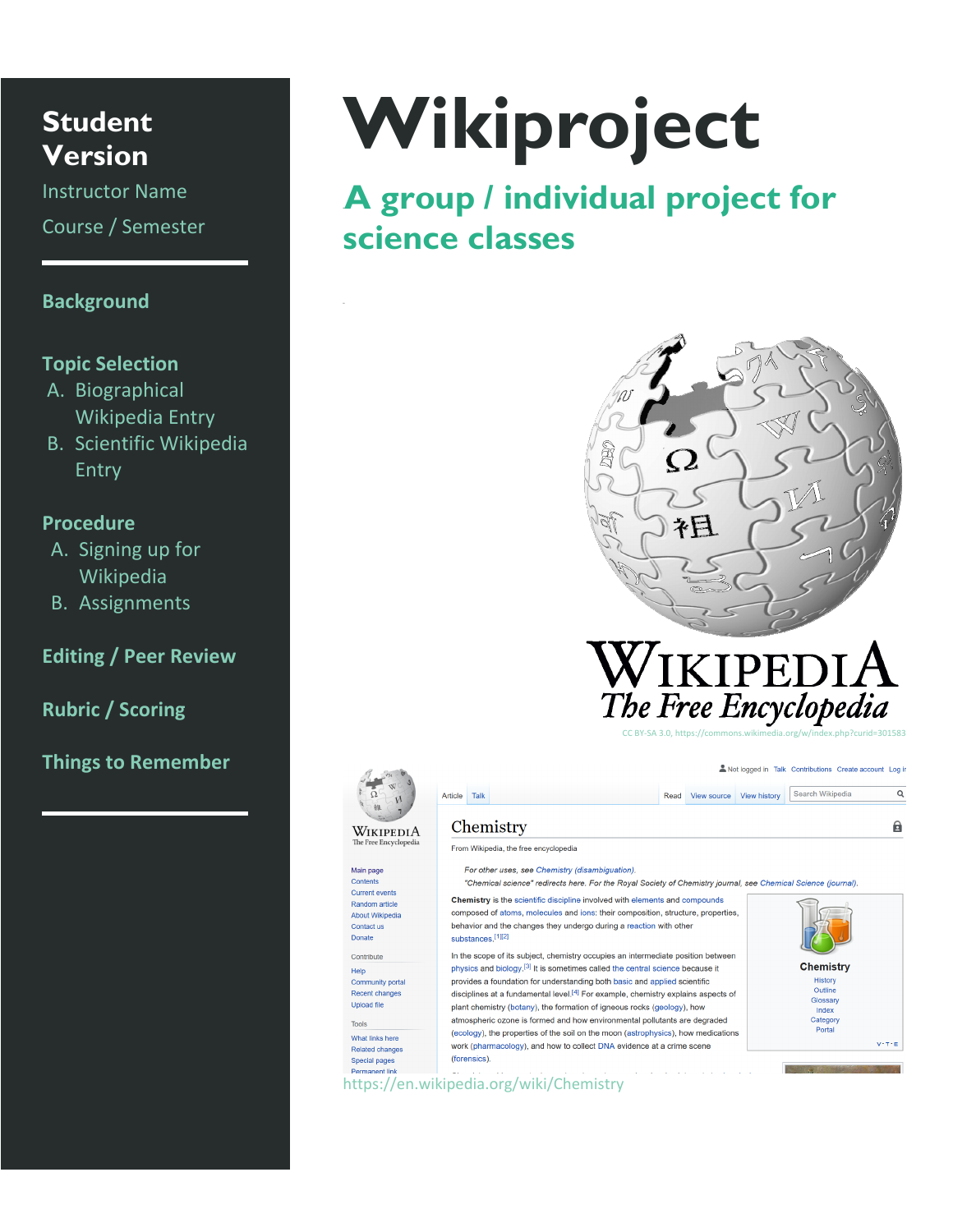# **Tips**

*This Wikiproject describes the procedure for creating Wikipedia entries, editing entries, tips on selecting topics and potential problems that might be encountered in publishing your entries.*

*<sup>1</sup>* Wade, J.; Zaringhalam, M. "Why we're editing women scientists onto Wikipedia", *Nature (Career Column)*, **2018**, accessed May 2020, [http://dx.doi.org/](http://dx.doi.org/10.1038/d41586-018-05947-8) [10.1038/d41586-018-](http://dx.doi.org/10.1038/d41586-018-05947-8) [05947-8](http://dx.doi.org/10.1038/d41586-018-05947-8)

# **The Wikiproject**

This exercise has two components, a "Biographical Entry" and a "Scientific Entry". In the first component, the "Biographical Entry", you will address the Wikipedia entry for a scientist, either a faculty member, historical figure, or group of scientists. In the second component, the "Scientific Entry", you will add scientific content – gleaned from the primary literature – to Wikipedia. The goals of this project are:

- **To increase your knowledge of both scientists and science**
- **To synthesize material from the primary literature into a digestible form suitable for an encyclopedic entry**
- **To add to the body of knowledge that can be easily accessed by the public on science and the implications of science**

# **Background**

A Career Column published in Nature in 2018 by Wade and Zaringhalam<sup>1</sup> provided a compelling argument in the value of editing Wikipedia pages, specifically for women. Wade and Zaringhalam stated:

*"Marie Curie is one of the most famous women in science. But her first page on Wikipedia was shared with her husband — until someone pointed out that, perhaps, her scientific contributions were notable enough to warrant her own biography.* 

*That's the beauty of Wikipedia. It is the fifth most popular website in the world and notches up more than 32 million views a day. A community of volunteer editors collaboratively edit, update and add content to democratize access to a common and constantly updating collection of knowledge. But as with any democracy, results are determined by those who choose to participate. Who edits Wikipedia — and the biases they carry with them — matters."*

and further added -

*"Wikipedia allows us to write and edit history as it's happening, highlighting the work of women and people in under-represented minority groups in the moment, rather than looking back at a dated textbook decades in the future. A Wikipedia biography can give a scientist credibility: the encyclopedia is indexed so regularly by Google that it appears at the top of the page and is regularly used by journalists looking for sources. With a Wikipedia biography, scientists can become a lot more human than they are on a university website — complete with their*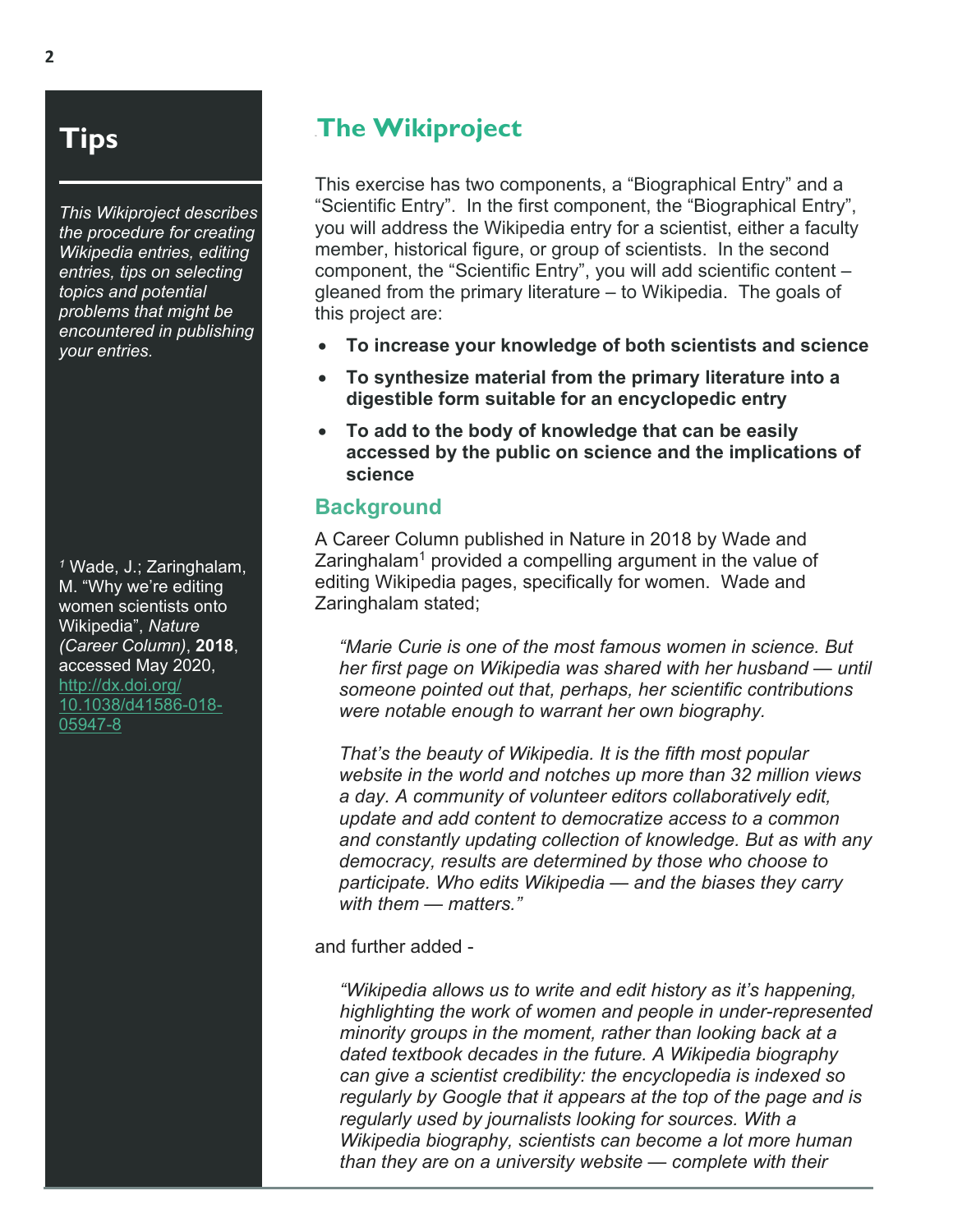*public engagement, personal stories and out-of-office-hours experiences.* 

*Editing Wikipedia is easy, free and rewarding. It's a thing to do with friends or your community, and might well fill out your CV. All you need is a Wi-Fi connection, a Wikipedia account and a bunch of neutral, reliable sources, along with a couple of hours to spare."*

With this introduction in mind, editing Wikipedia provides a route to convey the knowledge we know to the community and expand our own knowledge through research in primary sources. Editing Wikipedia is relatively straightforward, an important thing to remember for scientific entries is to provide an unbiased, factual report that will stand up to peer scrutiny.

# **Topics**

# **A. Biographical Wikipedia Entry**

In consultation with your instructor, you will choose a scientist who either does not have a Wikipedia entry, or who has a Wikipedia entry that is incomplete, or a stub. For the example described above by Wade and Zarlinghalam, a compelling argument for the need to add female scientists to Wikipedia was made. This same need can be extrapolated to other under-represented groups in the sciences. Your instructor will provide guidance on suitable candidates for your entry. Keep in mind, you will need references for all entries on Wikipedia.

For inspiration, examples of Wikipedia pages created in previous years are found below. You may notice the subjects in these examples are quite different people, however, the material developed in each case resulted in an entry that contributes greatly to our collective knowledge and personal story for these two individuals. Further, a search on Google ranks these entries in the top five hits, which demonstrates the potential impact your entry can have.

**Dennis Gail Peters (created in 2018) [https://en.wikipedia.org/wiki/Dennis\\_G.\\_Peters](https://en.wikipedia.org/wiki/Dennis_G._Peters)**

**Cassandra Quave (created in 2018) [https://en.wikipedia.org/wiki/Cassandra\\_Quave](https://en.wikipedia.org/wiki/Cassandra_Quave)**

*Stub - A stub is an article deemed too short to provide encyclopedic coverage of a subject.*  [https://en.wikipedia.org/](https://en.wikipedia.org/wiki/Wikipedia:Stub) [wiki/Wikipedia:Stub](https://en.wikipedia.org/wiki/Wikipedia:Stub)

*The Wikipedia entry you prepare can have a significant impact! Google searches on subjects covered from previous entries made through this exercise consistently rank in the top five hits.*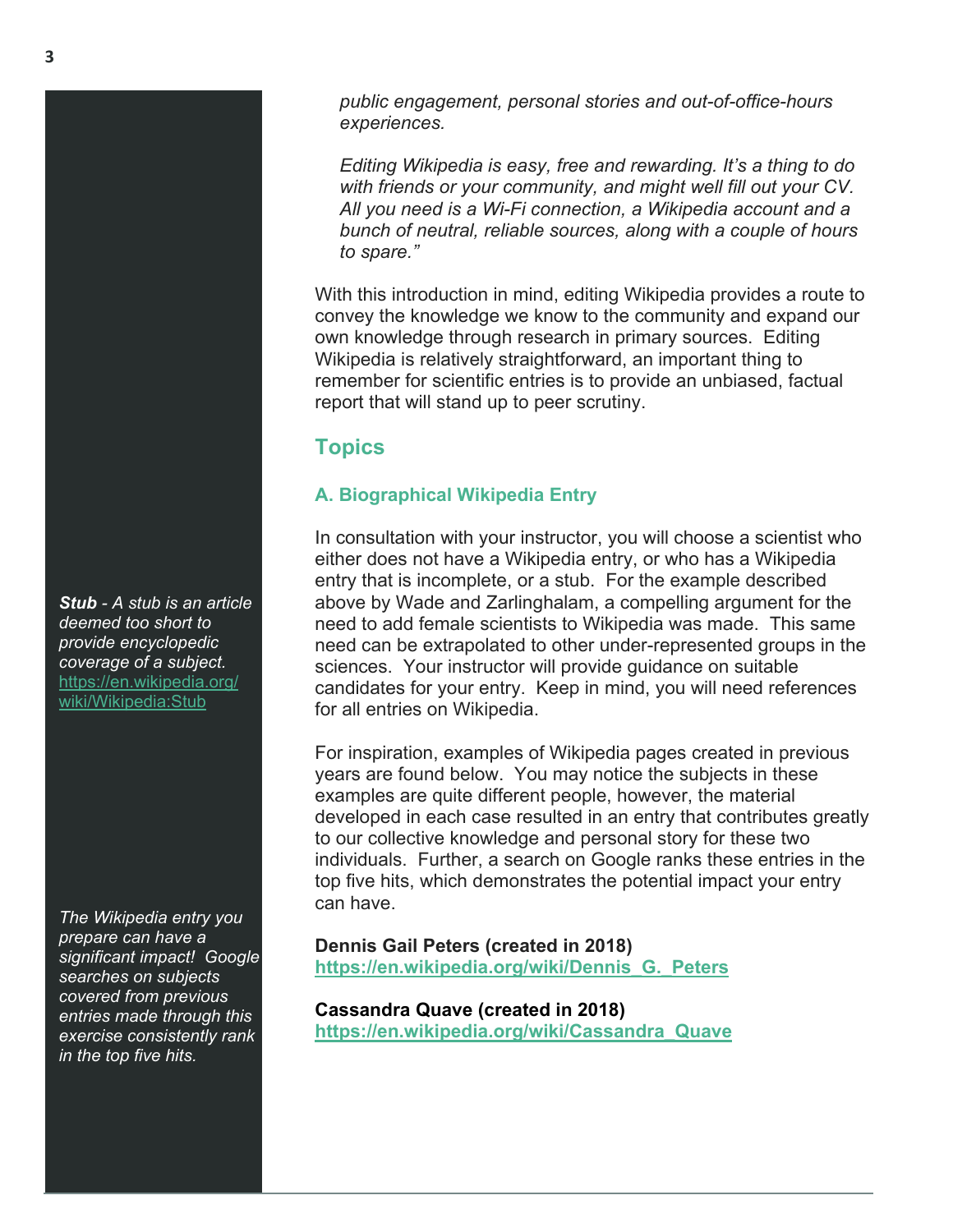A list of stubs that exist in Wikipedia in the subject of "Chemistry" can be found at : [https://en.wikipedia.org/](https://en.wikipedia.org/wiki/Category:Chemistry_stubs) [wiki/Category:](https://en.wikipedia.org/wiki/Category:Chemistry_stubs)

[Chemistry\\_stubs](https://en.wikipedia.org/wiki/Category:Chemistry_stubs)

# **B. Scientific Wikipedia Entry**

This time (again, in consultation with your instructor), you will choose a scientific topic that either does not have a Wikipedia entry, or who has a Wikipedia entry that is incomplete, or is a stub. Important factors to consider in selecting your scientific topic.

- 1. Your instructor will determine parameters for your topic selection. For instance, if you are in an instrumental analysis laboratory, you may be asked to select a new innovation in chemical instrumentation as a topic.
- 2. There should be multiple primary sources of literature that you can use to synthesize the text for a Wikipedia entry from. You must reference these sources. You will need to verify that these sources are appropriate.
- 3. Your personal writing on this entry is important, simply regurgitating text from a primary source is not sufficient.
- 4. Your instructor may choose to provide a list of acceptable topics.

For inspiration, examples of Wikipedia pages created in previous years are provided. In the first case, "Surface-Induced Mass Spectrometry", the article was a "stub" as defined by Wikipedia and is found under the topic of "Tandem Mass Spectrometry." In the second case, Single-entity Electrochemistry, the article was a new entry created from the class.

# **Surface Induced Dissociation Tandem Mass Spectrometry (2019)**

**[https://en.wikipedia.org/wiki/](https://en.wikipedia.org/wiki/Tandem_mass_spectrometry#Surface_induced_dissociation%0D) [Tandem\\_mass\\_spectrometry#Surface\\_induced\\_dissociation](https://en.wikipedia.org/wiki/Tandem_mass_spectrometry#Surface_induced_dissociation%0D)**

**Single-Entity Electrochemistry (2019)**

**[https://en.wikipedia.org/wiki/Single-entity\\_electrochemistry](https://en.wikipedia.org/wiki/Single-entity_electrochemistry)**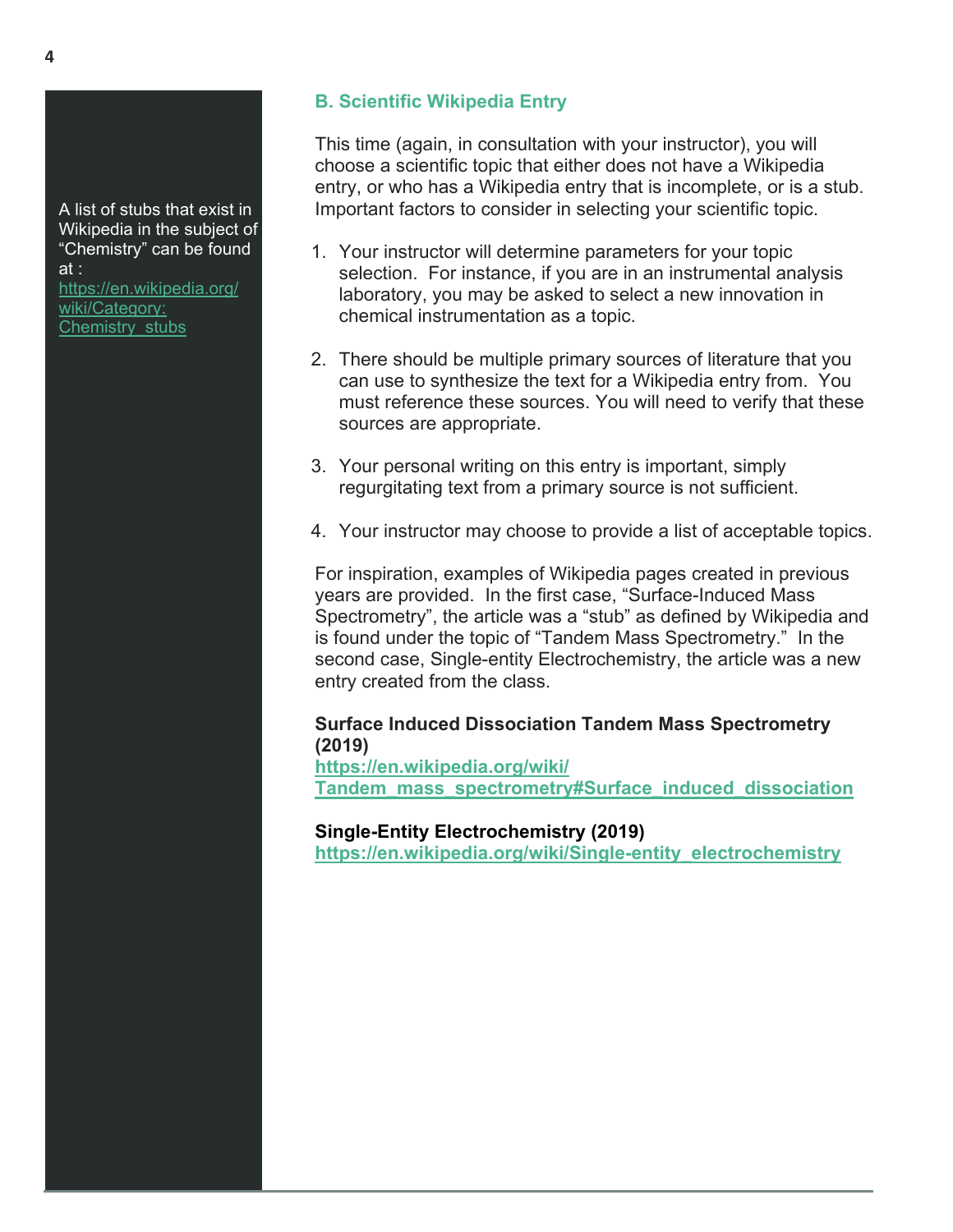# **Procedure**

# **A. Signing up for Wikipedia**

Signing up for an account on Wikipedia is relatively straightforward.

- 1. First go to the Wikipedia home page at: **[https://en.wikipedia.org/wiki/Main\\_Page](https://en.wikipedia.org/wiki/Main_Page)**
- 2. In the upper right hand corner there is a link to "Create account"



- 3. This will take you to an account sign-up page. You should come up with an unidentifiable username, as this name will be present in the material you add to Wikipedia. You will need to share this name with your course instructor so they can monitor your work.
- 4. The next resource you should consult is the Wikipedia guide to adding content, which is found here: **[https://en.wikipedia.org/wiki/Help:Your\\_first\\_article](https://en.wikipedia.org/wiki/Help:Your_first_article)** A special wizard is also available that will help enter content the first time (details on page 6).
- 5. You will want to work in the sandbox prior to publishing your work, and when completed submit your article for acceptance.
- 6. The Wikipedia webpage guide above are fairly clear. If you learn more effectively via video, there are excellent walkthroughs on YouTube for the process of creating content. Several good examples are available below.

**"How to Make a Wikipedia Page" [https://www.youtube.com/watch?v=T\\_k\\_VbCDm2Y](https://www.youtube.com/watch?v=T_k_VbCDm2Y)**

**"How to Create a Wikipedia Page" <https://www.youtube.com/watch?v=eJ1lbXKjDfA>**

*Sandbox - A user work area designed for testing and experimenting with wiki syntax and the VisualEditor.* [https://en.wikipedia.org/](https://en.wikipedia.org/wiki/Wikipedia:About_the_sandbox) [wiki/Wikipedia:](https://en.wikipedia.org/wiki/Wikipedia:About_the_sandbox) About the sandbox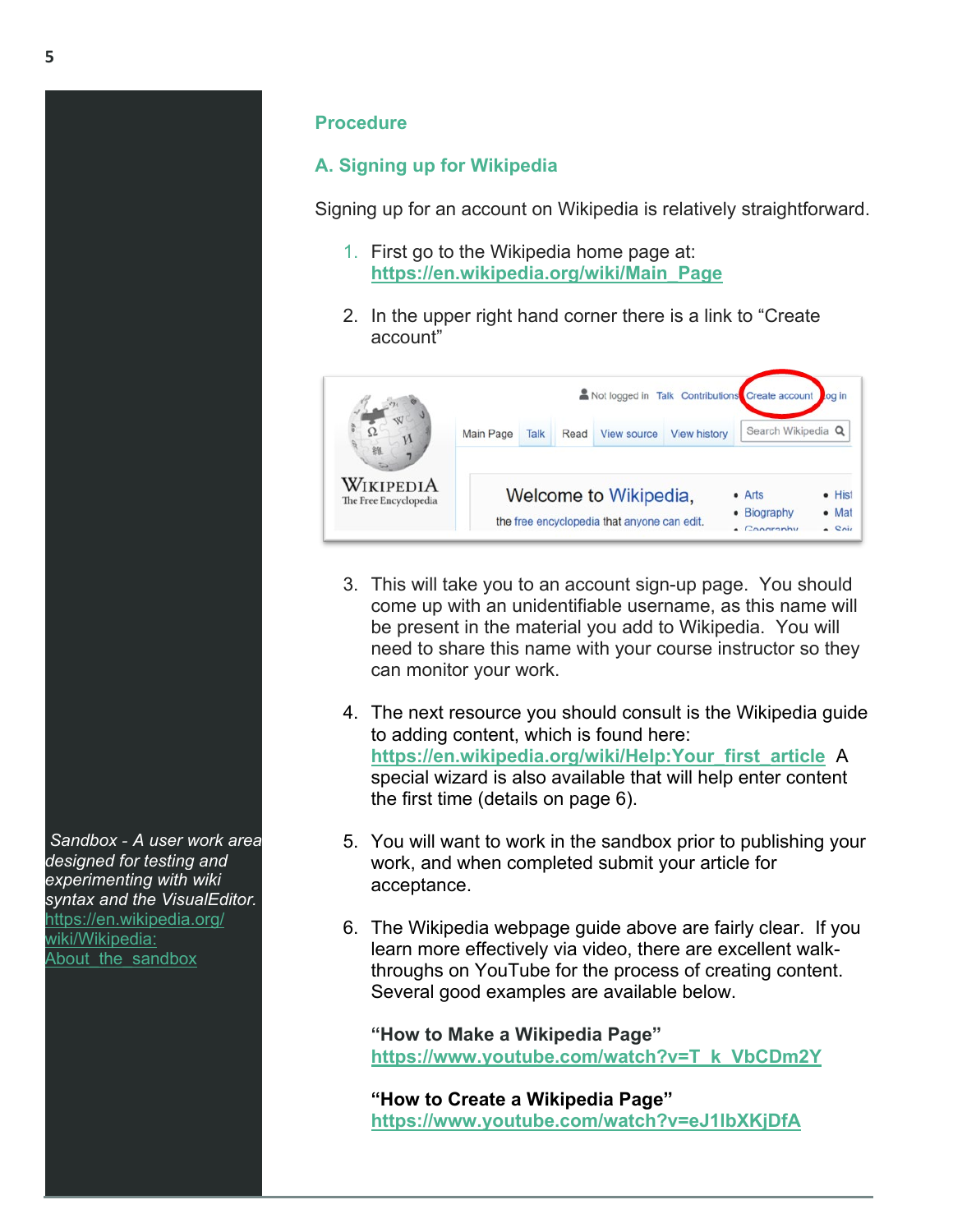## **B. Assignments**

Your writing assignments will be made by your course instructor. In most instances, the first assignment, the "Biographical Wikipedia Entry" will be an individual assignment and the "Scientific Wikipedia Entry" will be a group assignment.

You have made a Wikipedia account in item (A) and informed your instructor of your account username. With this information, your instructor can follow your individual contributions to different Wikipedia articles. Suggested assignments are as follows.

- 1. Biographical Wikipedia Entry.
	- a. In consultation with your instructor identify the subject of your biographical entry.
	- b. Prepare a well-written entry of no less than 500 words.
	- c. Include at least one figure or graphic.
	- d. Be sure to reference appropriate sources for all information.
	- e. Enter items a d into a Wikipedia sandbox. A template exists specifically for biographies that might be of use **<https://en.wikipedia.org/wiki/Template:Biography>**
	- f. Submit your entry for approval.

In writing your article the Wikipedia wizard will make the process much easier.

**[https://en.wikipedia.org/wiki/Wikipedia:Article\\_wizard/version1](https://en.wikipedia.org/wiki/Wikipedia:Article_wizard/version1)**

- 2. Scientific Wikipedia Entry
	- a. In consultation with your instructor identify the subject of your biographical entry.
	- b. Prepare a well-written entry of no less than 1000 words.
	- c. Include at least three figures or graphics.
	- d. Be sure to reference appropriate sources for all information. Sources for this entry should be primary literature from reputable scientific sources and journals.
	- e. Complete steps e,f as above.

It is important to use primary sources for this entry. A primary source is identified as sources that:

- (1) Documents the results of original research
- (2) Are written by those who have conducted the research
- (3) Includes firsthand information about their methodologies, data, results, or conclusions.

A good example of a primary source is a research article in a journal, such as *Analytical Chemistry*, or *The Journal of the American Chemical Society*. A review article is not a primary source (but can be used to identify primary sources).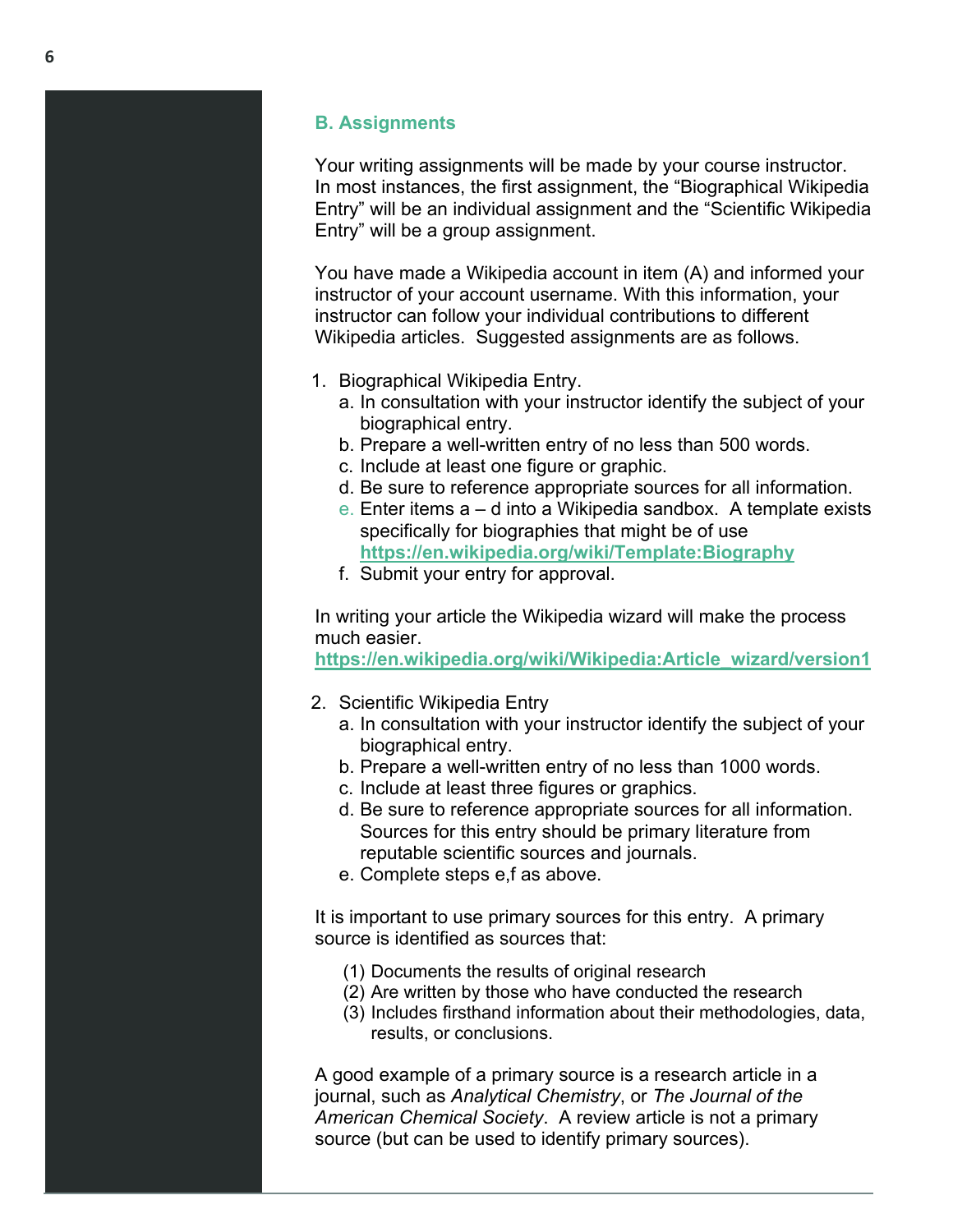#### **Editing and Peer Review**

Your instructor will assign other student's articles from the class that you will be assigned to review and edit. You must make at least three edits to assignments. If the content of articles does not need corrections, you may add material to expand the articles.

The edits you make will be recorded by Wikipedia in looking at the changes tab on each article and correlating edits to usernames.

# **Rubric / Scoring Sheet**

A rubric for article development is present on the following pages. The rubric may be downloaded directly from Wikicommons, at: **[https://commons.wikimedia.org](https://commons.wikimedia.org/wiki/File:Wiki_Education_Classroom_Program_example_grading_rubric.pdf) [/wiki/File:Wiki\\_Education\\_Classroom\\_Program](https://commons.wikimedia.org/wiki/File:Wiki_Education_Classroom_Program_example_grading_rubric.pdf) [\\_example\\_grading\\_rubric.pdf](https://commons.wikimedia.org/wiki/File:Wiki_Education_Classroom_Program_example_grading_rubric.pdf)**

## **Things to remember**

Several key points are worth remembering.

- (1) Wikipedia and editing Wikipedia is meant to be an exercise which anyone can participate in, so there are many, many sources of help available on-line. Both in the links in this document and through secondary sources (e.g. YouTube). There is no penalty for getting help in the mechanics of navigating Wikipedia.
- (2) The approval process for articles submitted to Wikipedia can sometimes take several months, so a final, publically available version might not be approved during your course. Your instructor can still evaluate your work.
- (3) Pay attention to reference formatting and to copyright on images, these are two of the most common mistakes that delay article acceptance.

Finally – Create something you are passionate about that you can share with the world. Have fun!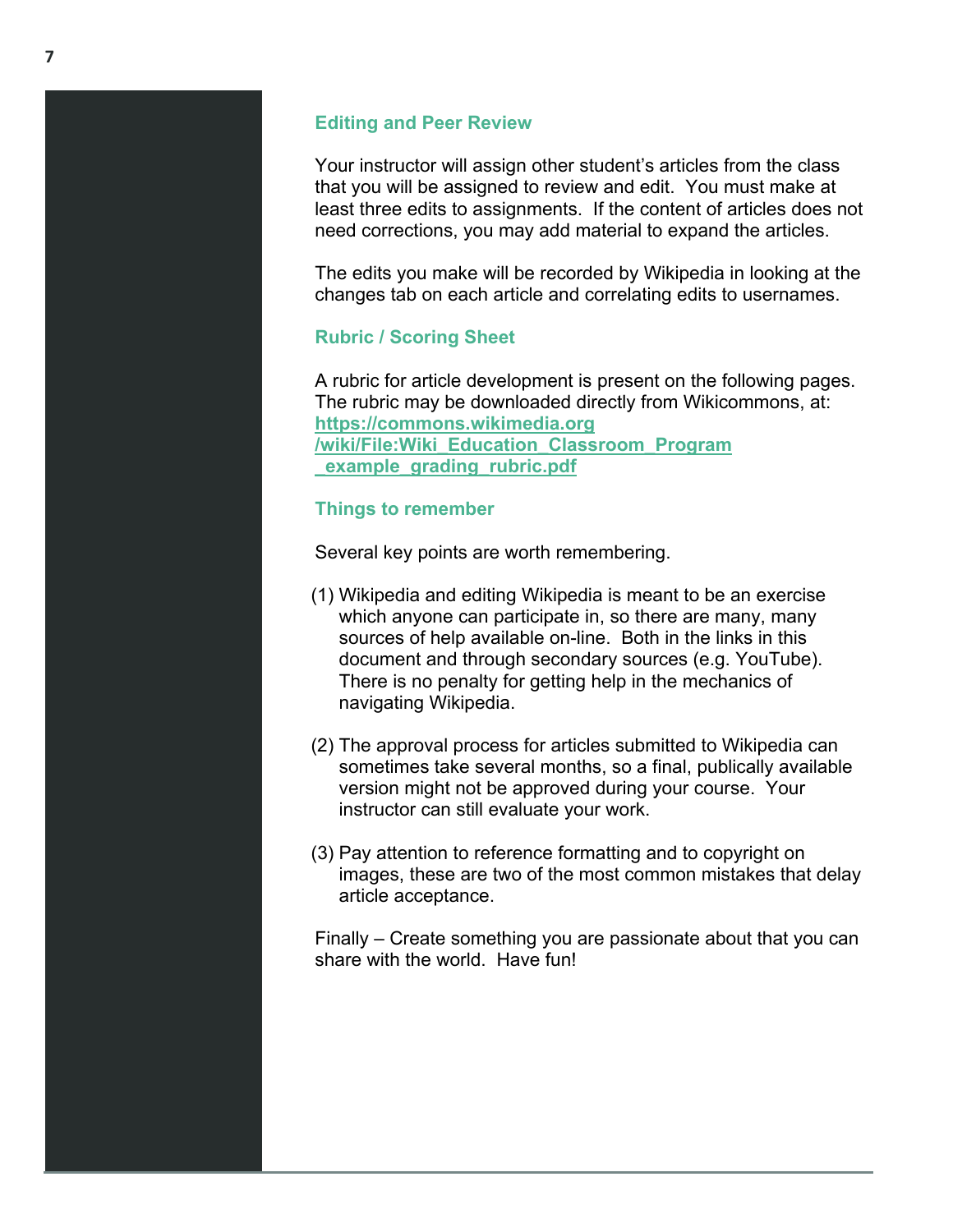A guide for evaluating student contributions to Wikipedia.

|                     |                                 | <b>Excellent</b>                                                                                           | Good                                                                                       | Fair                                                                               | Poor                                                                                     |
|---------------------|---------------------------------|------------------------------------------------------------------------------------------------------------|--------------------------------------------------------------------------------------------|------------------------------------------------------------------------------------|------------------------------------------------------------------------------------------|
| <b>Lead Section</b> | Introductory<br>sentence<br>1.1 | States article topic<br>concisely and accurately<br>in single sentence                                     | Topic of article stated,<br>though not concise/direct.                                     | Begins with an<br>introduction, not a lead                                         | No lead                                                                                  |
|                     | <b>Summary</b><br>1.2           | Summarizes all major<br>points in the article                                                              | Summarizes most major<br>points, but misses one or<br>more important aspects               | Includes excessive<br>background information                                       | Summary missing,<br>lacking key ideas                                                    |
|                     | <b>Context</b><br>1.3           | All information included is<br>also present in body<br>of the article                                      | Includes some information<br>not present in body<br>of the article                         | Includes only 1-2 addition-<br>al sentences of information                         | Doesn't provide enough<br>information to determine<br>what the article is about          |
|                     |                                 |                                                                                                            |                                                                                            |                                                                                    | Points:                                                                                  |
|                     |                                 |                                                                                                            |                                                                                            |                                                                                    |                                                                                          |
|                     | Organization<br>2.1             | Clear organization of<br>heading and subheadings;<br>appropriate transitions and<br>clear language/grammar | Purposeful organization,<br>but article does not flow<br>between sections                  | Confusing organization and/<br>or many grammatical errors                          | No sections                                                                              |
| 2. Article          | Content<br>2.2                  | Covers info relevant to<br>assigned topic; links to<br>relevant articles for<br>background                 | Covers most of the<br>assigned topic area                                                  | Covers some of the<br>assigned topic area                                          | Misses the point                                                                         |
|                     | <b>Balance</b><br>2.3           | Article presents balanced<br>coverage without favoring<br>one side unduly                                  | Article presents one side,<br>ignores minority views                                       | Article attempts to convince<br>readers of majority view                           | Article presents fringe view<br>as if it were mainstream                                 |
|                     | Tone<br>2.4                     | Tone is neutral and<br>appropriate for an<br>encyclopedia audience                                         | Tone is mostly good, but<br>becomes informal or chatty<br>in places                        | Content speaks to the<br>reader directly (uses: you,<br>I, we, or one)             | Additions are promotional                                                                |
|                     | Images<br>2.5                   | Images improve the reader's<br>understanding of the topic.<br>Captions are clear, concise.                 | Images are relevant. Article<br>is more visually attractive.<br>Captions are too detailed. | No images, or images of<br>limited relevance. Captions<br>are absent or confusing. | Irrelevant images. Images<br>that break the layout of the<br>page. Copyright violations. |
|                     |                                 |                                                                                                            |                                                                                            |                                                                                    | Points:                                                                                  |
|                     |                                 |                                                                                                            |                                                                                            |                                                                                    |                                                                                          |
|                     |                                 |                                                                                                            |                                                                                            |                                                                                    |                                                                                          |

 $\dot{\mathbf{c}}$ 

| <b>Citations</b><br>3.1    | Every statement can easily<br>be associated with a<br>supporting reference                         | A few statements at the<br>end of some paragraphs<br>have unclear sourcing      | A few unsourced<br>paragraphs or sections                                                    | Very few or no sources                                                          |  |
|----------------------------|----------------------------------------------------------------------------------------------------|---------------------------------------------------------------------------------|----------------------------------------------------------------------------------------------|---------------------------------------------------------------------------------|--|
|                            |                                                                                                    |                                                                                 |                                                                                              |                                                                                 |  |
| Sources<br>3.2             | Most sources are the best<br>available, are appropriate for<br>the discipline/genre                | Article uses mostly good<br>sources, but includes some<br>lower-quality sources | Article depends heavily on<br>non-independent sources<br>or uses many low-quality<br>sources | Article uses unreliable<br>internet sources                                     |  |
|                            |                                                                                                    |                                                                                 |                                                                                              |                                                                                 |  |
| <b>Completeness</b><br>3.3 | Most references include<br>completely filled-out citation<br>template or are otherwise<br>complete | Most references are fairly<br>complete, but some are<br>missing something       | References have enough<br>information to track down<br>sources, but with difficulty          | References lack important<br>information; sources are too<br>hard to track down |  |

Points: